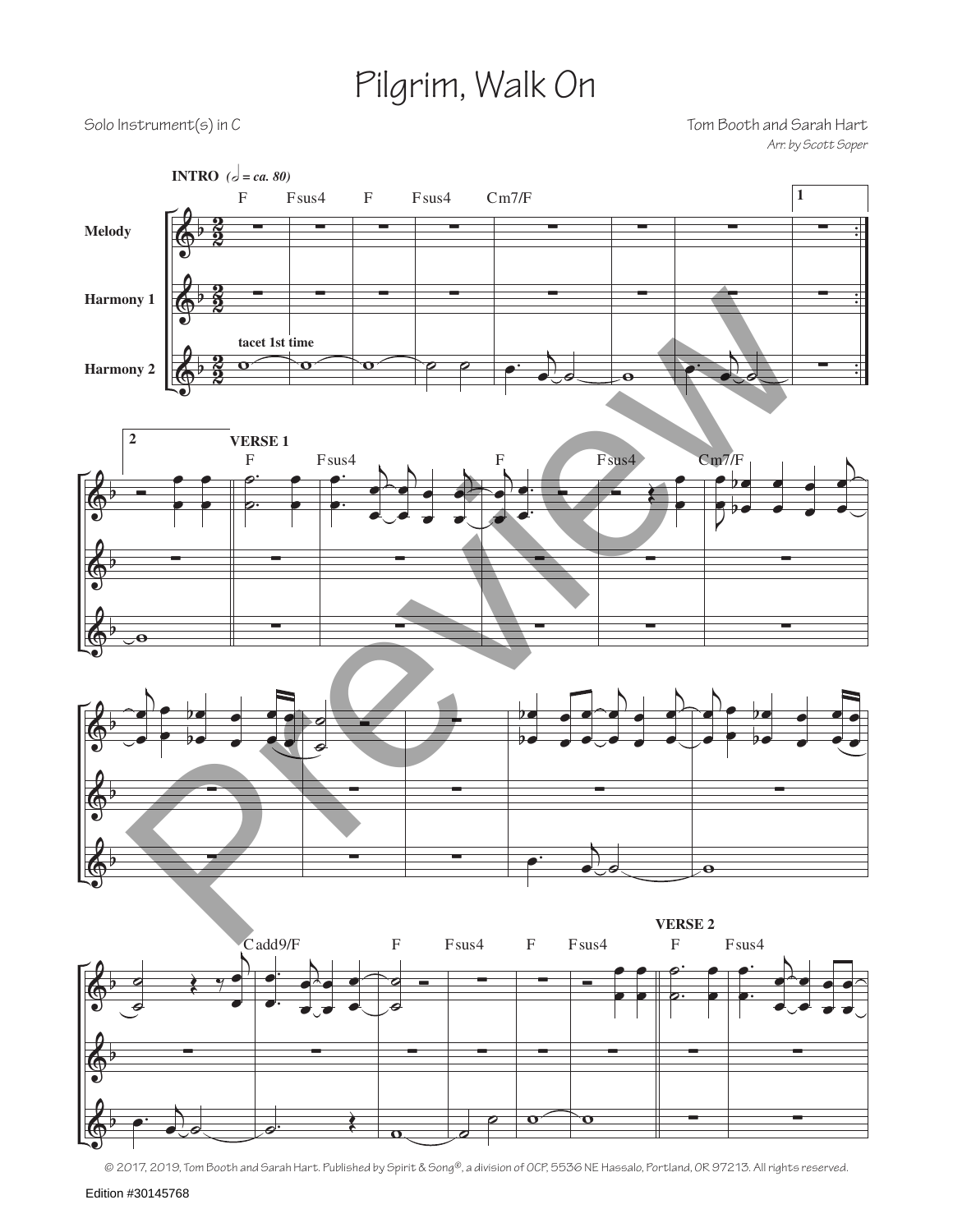PILGRIM, WALK ON (Solo Instrument(s) in C), pg. 2 of 6







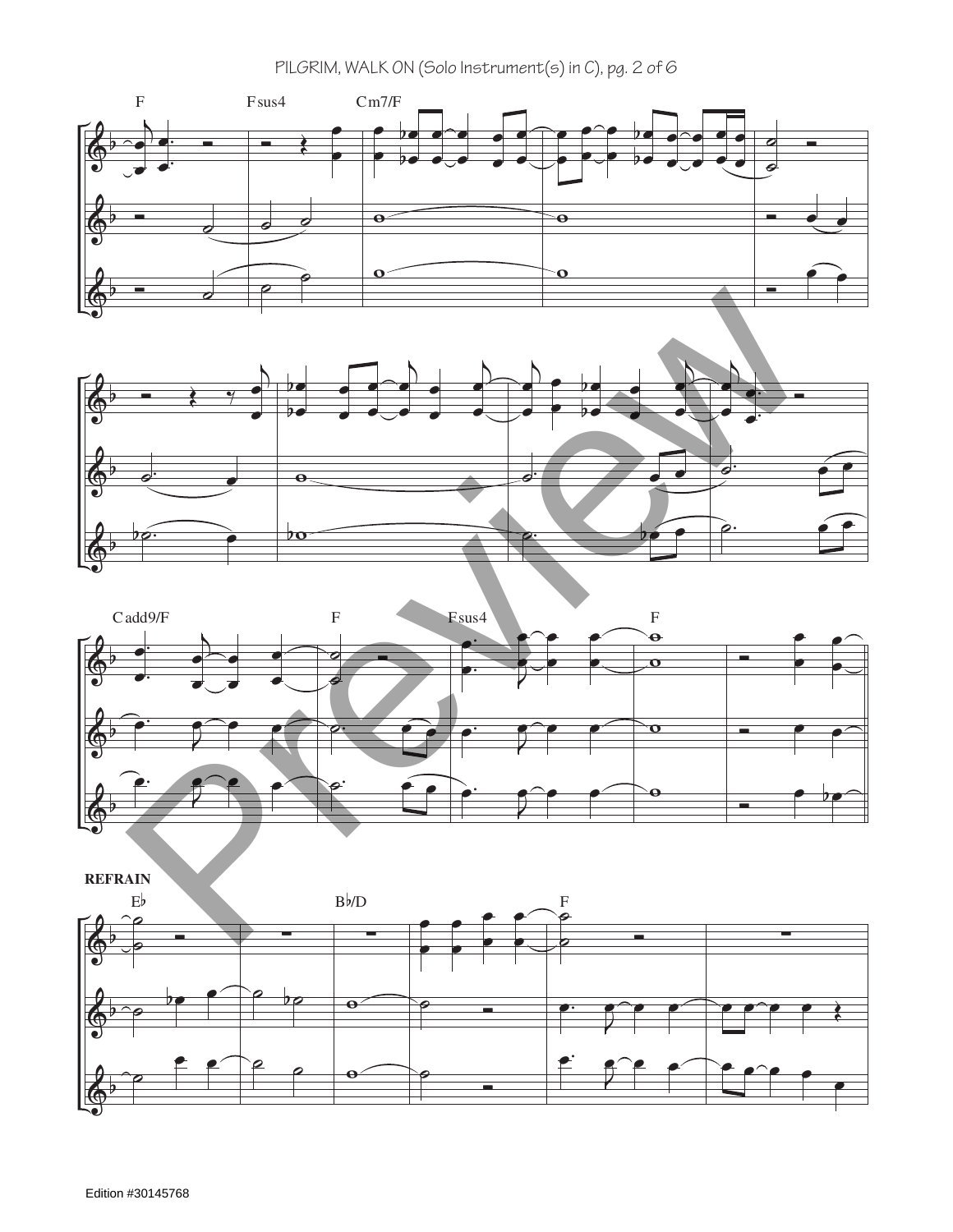PILGRIM, WALK ON (Solo Instrument(s) in C), pg. 3 of 6

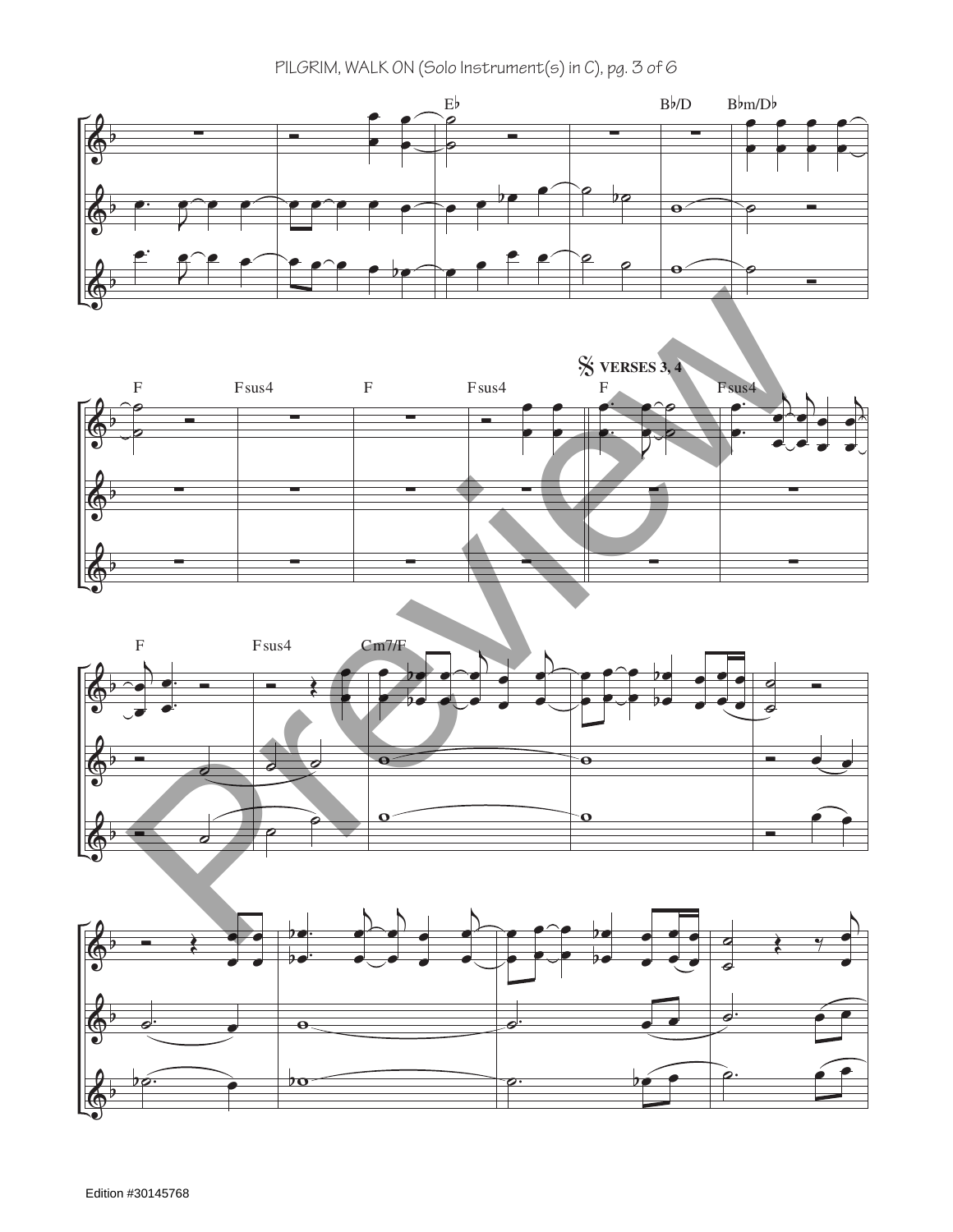PILGRIM, WALK ON (Solo Instrument(s) in C), pg. 4 of 6







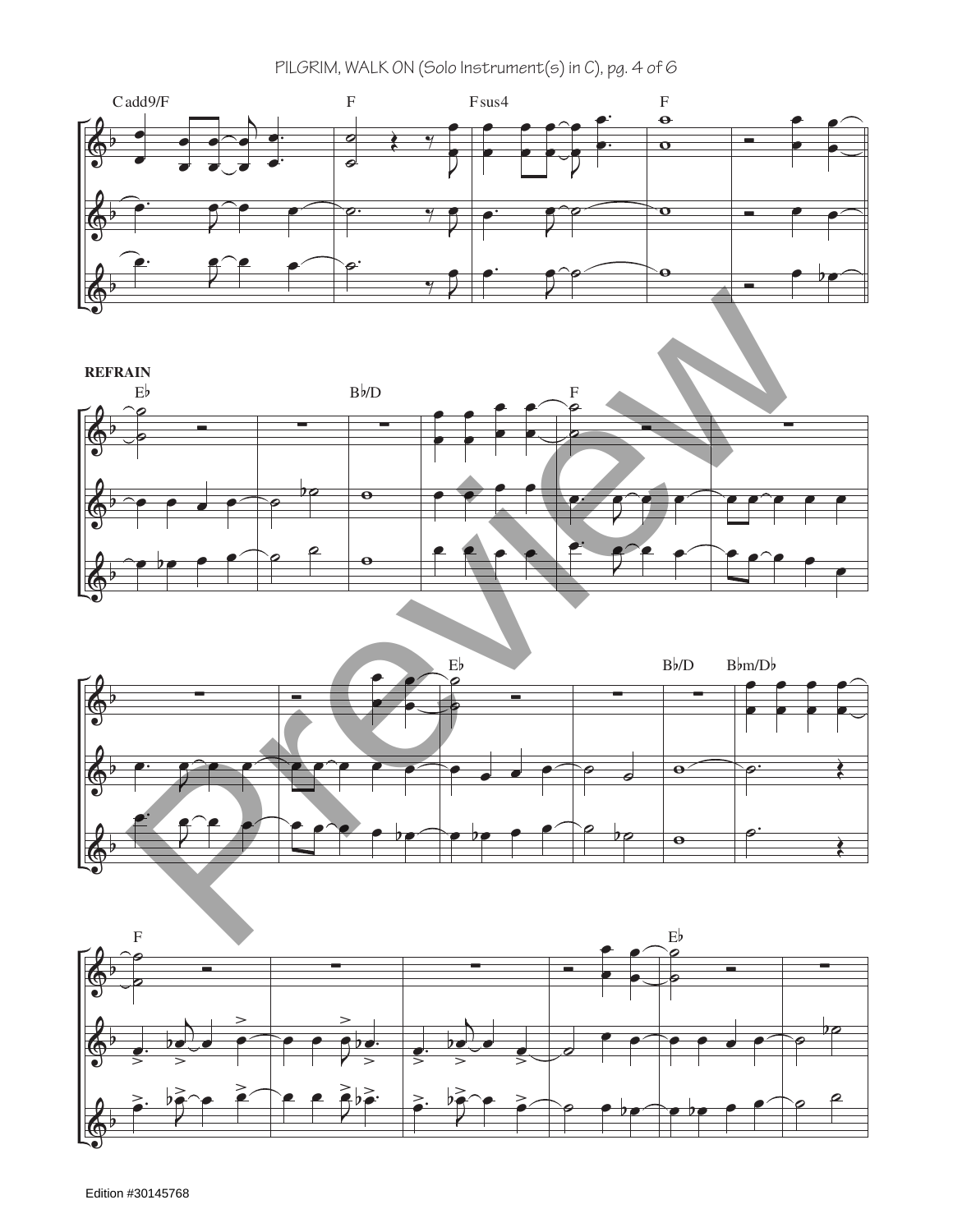PILGRIM, WALK ON (Solo Instrument(s) in C), pg. 5 of 6



.

. . tacet 1st & 2nd time

∑

 $e \neq e$ 

˙ ˙ *rit.* **last time**

 $e$   $e$   $e$ 

 $\mathbf \Omega$ 

ີ**ດ** 

 $\hat{\mathbf{e}}$ 

 $\mathbf \Theta$ 

 $\Phi$ 

 $\Phi$ 

b